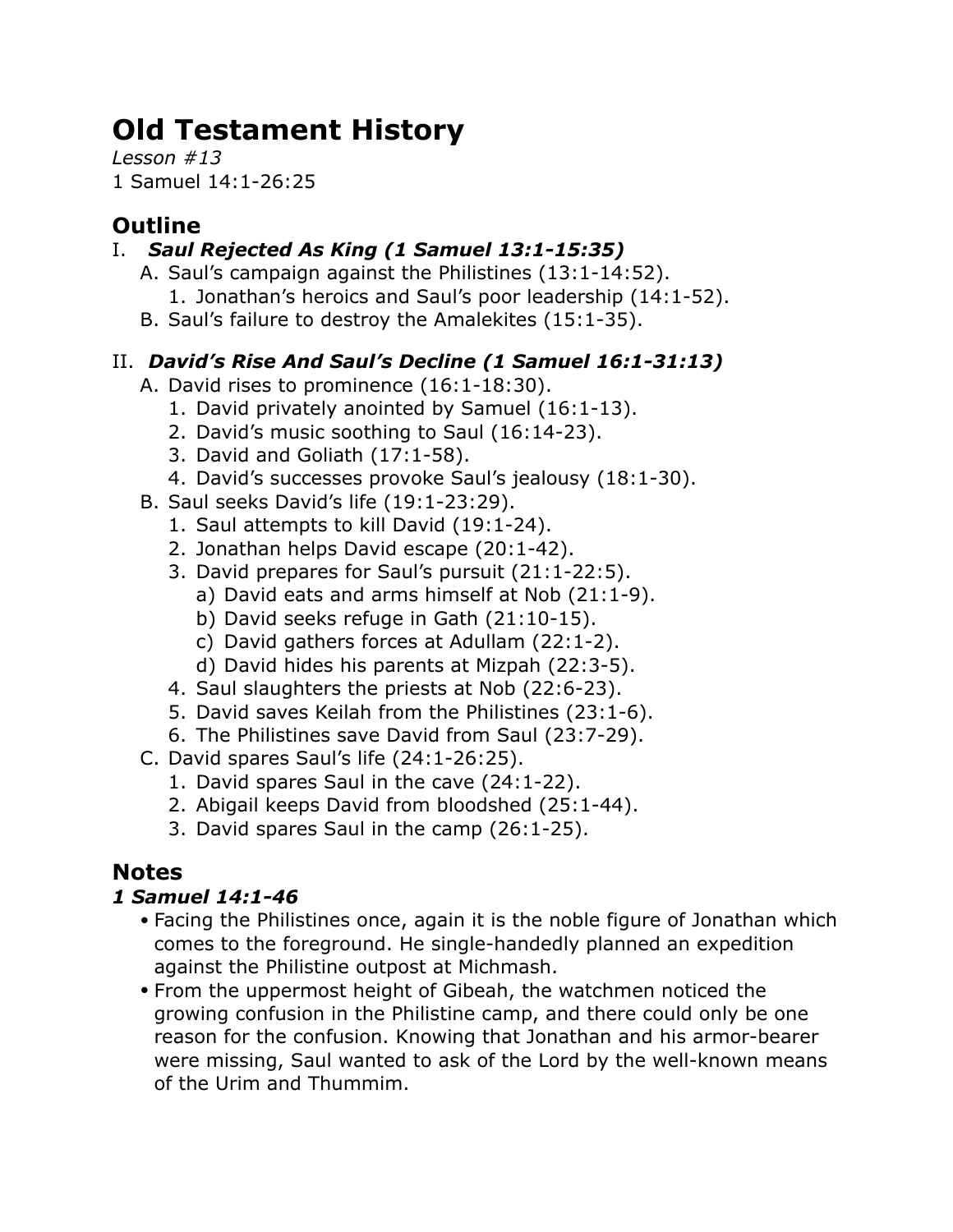- Without divine direction, Saul made a rash vow for his soldiers not to eat. By their silence, Israel had given their consent and it was a heavy burden upon them. Finding out by lot that Jonathan had broken the vow, Saul insisted on killing him. However, the people objected.
- The pursuit of the Philistines was abandoned, and the campaign abruptly ended. It was started in self-willed disobedience and distrustfulness of God, and it ended in sorrow and disappointment.

#### *1 Samuel 14:47-15:35*

- The successful war against the Philistines had secured the throne for Saul. From this point, his reign was marked by wars against the various enemies of Israel, in all of which he was victorious.
- Israel's oldest and hereditary enemies were the Amalekites. Descended from Esau (Genesis 36:12, 16; 1 Chronicles 1:36), they occupied the territory to the south and southwest of Palestine. They had been the first to deliberately attack Israel in the wilderness (Exodus 17:8).
- From 1 Samuel 15:33 we infer that at this time the Amalekites were not only openly hostile against Israel, but behaved with extreme and unprovoked cruelty. The ban was pronounced against this unrelenting enemy of the Israelites long ago (Deuteronomy 25:17-19).
- The former trial of Saul in chapter 13 had been a test of his moral qualification for the kingdom; this second trial in chapter 15 was the test of his moral qualification for being king. The former trial determined the fate of his line and the second decided his own fate as king.
- The motives for the sparing of Agag are unclear. Did they wish to have a physicial guarantee for the future conduct of Amalek? Did it flatter the national as well as the royal vanity to carry with them a captive like Agag? Or did they really want an alliance with what remained of the Amalekites?
- The Saul whom God had made king was not the same Saul whom God repented to have exalted; the essential conditions of their relationship had changed because of Saul's sin. Just as Saul's earlier impetuous disobedience had brought the full force of Samuel's rebuke (13:14), so now his halfhearted fulfillment of the divine command removes him from royal office. Rejection begets rejection.
- Once more Saul sought to disguise his conduct by pretending to be religious. Saul showed incredible weakness by attempting to blame the people. He should have been obeying the voice of God through the prophet all along. Evidently Saul's main worry was not about his sin, but about its consequences.
- Samuel prepared for what personally must have been the hardest duty ever laid upon him. He had to hack Agag to pieces as a message to Israel of the seriousness of God. From that day forward Samuel did not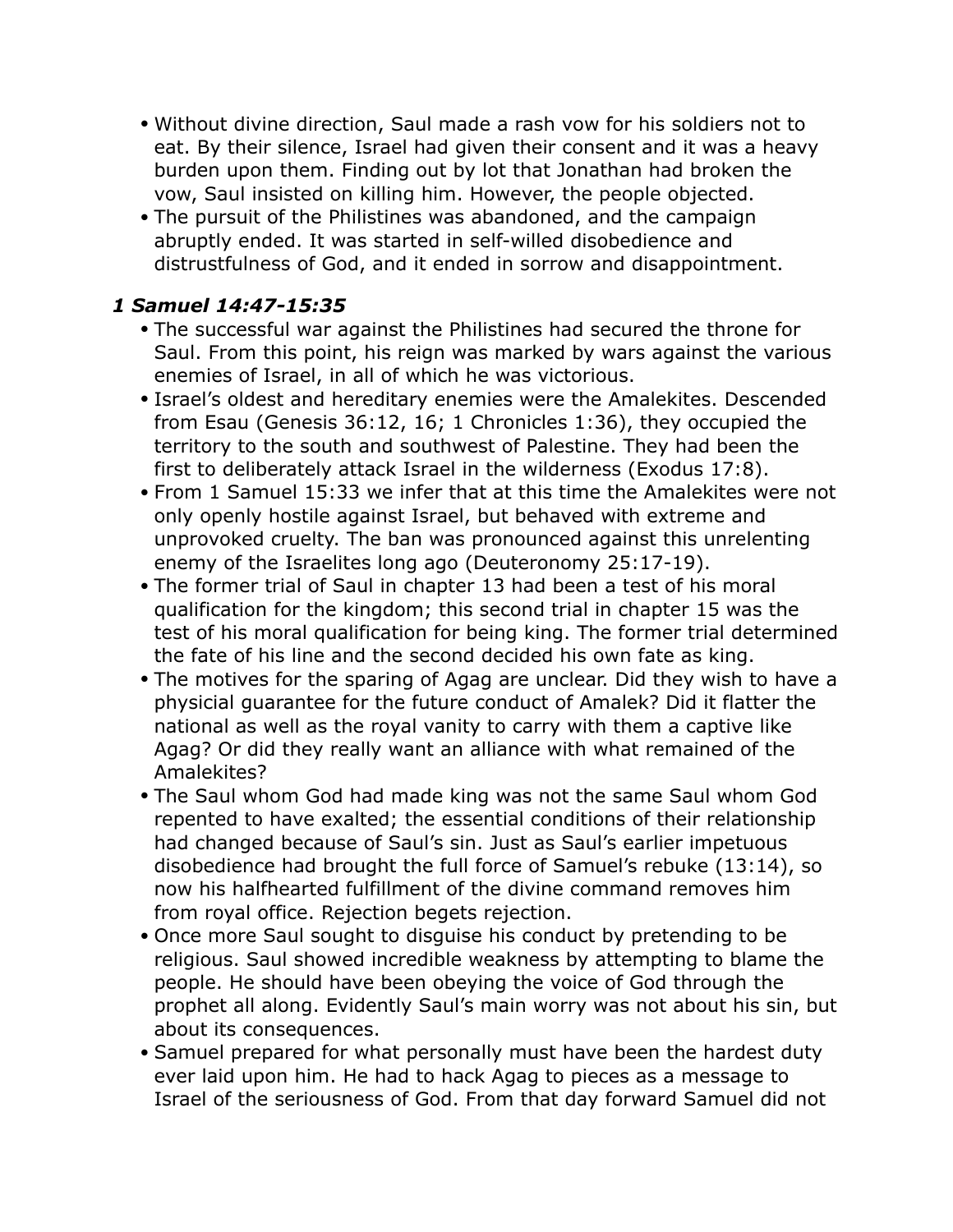come to see Saul. But still Samuel mourned for him; mourned as for one cut off in the middle of his life; dead while living -- a king rejected by God.

#### *1 Samuel 16:1-18:4*

- Samuel was sent to anoint one of the sons of Jesse to be Saul's successor. Jesse of the tribe of Judah (cf. Ru 4:12, 18-22) and his hometown, Bethlehem in Judah, would forever become associated with the Messiah (Isaiah 11:1-3, 10; Micah 5:2; Matthew 1:1, 5-6, 16-17; 2:4-6).
- Samuel was apparently in the habit of visiting various places in the land for the purpose of offering sacrifices and teaching. It was lawful as long as the ark was not in the central sanctuary.
- Jesse's family must have held a prominent place in Bethlehem and been known as devoted to the Lord's service. In David, we see the same humble submission to a lowly calling, a faithful charge of menial toil, and the same subjection to his parents as we see in the life of Christ who humbled Himself to become David's son.
- At his anointing, the Spirit then given to him made Saul "another man" (1 Samuel 10:6, 10). But Saul had rebelled, and he never repented of his pride and disobedience. From this point, the Spirit of God departed from Saul (1 Samuel 16:14), and by the judgment of God he was left to be influenced by an evil spirit. Sadly, because of his natural disposition and the circumstances of his position, he was very susceptible (cf. Matthew 12:43-45). The evil spirit sent from God "troubled him," filling him with sadness, and bringing him to the edge of madness -- but not to repentance.
- Once more the shadow of war stretched across the land by Israel's old enemy the Philistines, who, probably encouraged by their knowledge of Saul's state, had advanced into Judah all the way to Bethlehem.
- Just as Samuel's anointing of Saul (1 Samuel 10:1) was followed by Saul's defeat of Nahash and the Ammonites (1 Samuel 11:1-11), so also Samuel's anointing of David is followed by David's defeat of Goliath and the Philistines. Each victory demonstrated the courage, determination, and military expertise of the newly anointed leader. Goliath's challenge for forty days showed how low Israel had sunk in their dependence upon God.
- David threw off the king's armor because his victory over Goliath was the Lord's deliverance, achieved through faith in Him. In the victory, Israel would learn the long-forgotten lesson that the "sword and spear" are to no avail when God is involved in the battle.
- The covenant between Jonathan and David was only one of many agreements made over a long period of time (20:16-17; 23:18; 2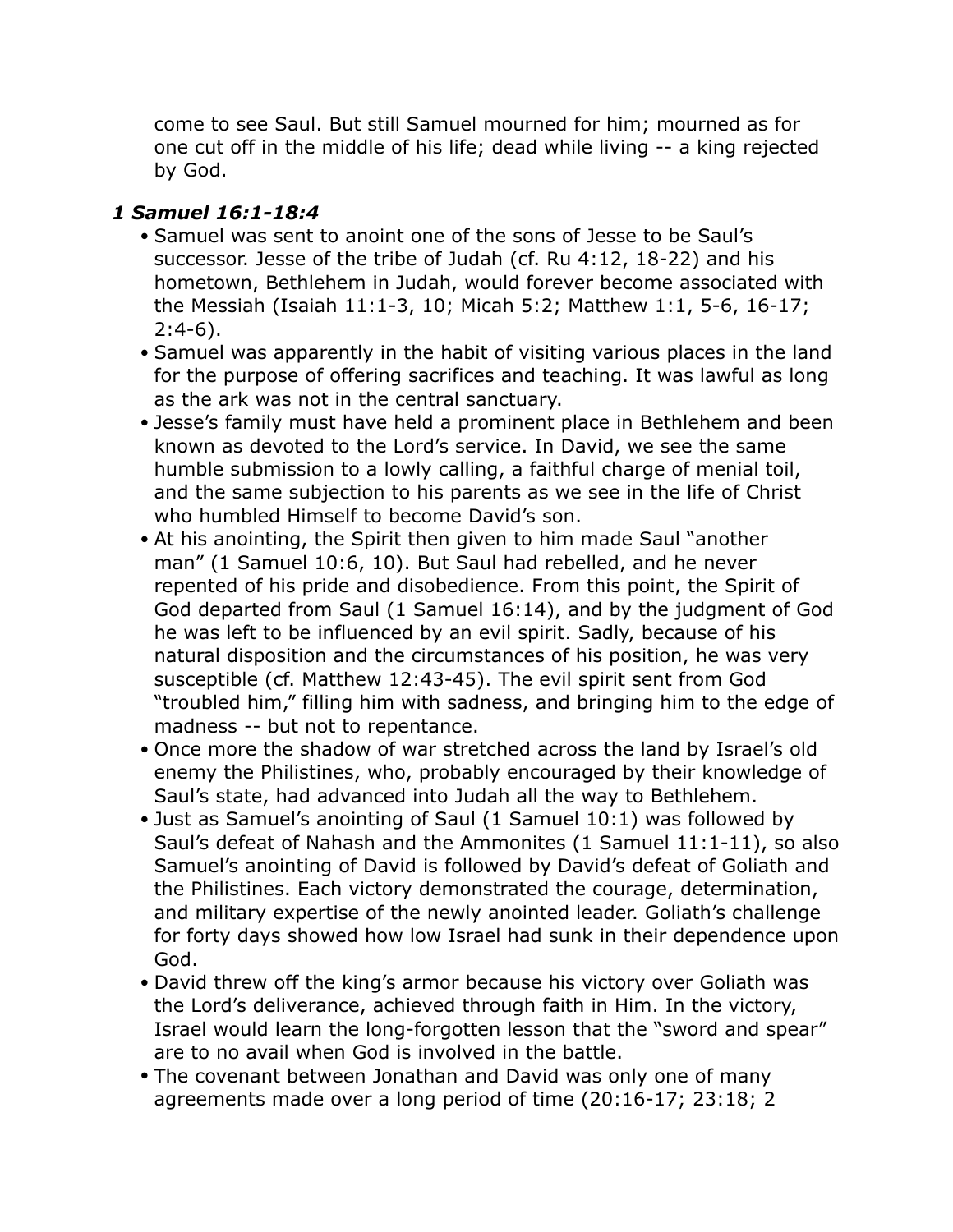Samuel 3:13, 21; 5:3). When Jonathan took off his robe and gave it to David, he was in effect transferring his own status as heir apparent to him. Their close friendship is one point of light in a history which grows darker and darker as it proceeds.

#### *1 Samuel 18:4-20:42*

- After David's victory over Goliath, Saul made him a permanent fixture in his court. When Saul heard the song of the women, he became angry, assuming that David was receiving more praise than he. Saul began to fear for his throne.
- It deserves special notice that Saul's attempts against the life of David are never attributed to the influence of the evil spirit from the Lord, although they were no doubt made when that spirit was upon him.
- Whatever David did prospered while all that Saul attempted had only turned out to the advantage of David. The dark resolve was now settled in the heart of the king, and cast its shadow over every other consideration -- David must be murdered.
- Michal, like Rachel (Genesis 31:19), had Teraphim -- the old Aramaean or Chaledean household gods, which were probably associated with fertility. This most ancient form of Jewish superstition appears to have continued in Israelite households. Michal put the image in David's bed.
- The fact that Saul was overcome by the Spirit of God and prophesied proved that God was with David. Saul simply could not contend nor resist the Spirit. As Saul continued his murderous intent against David, the contest was between Saul and God, not Saul and David.
- The account between David and Jonathan is heart-rending. Jonathan, in deep faith and full trust, submitted to God's will, but he still loved his close friend. Saul, on the other hand, bluntly told his son that his love for David would cause his own and his family's ruin.
- After giving David the signal, Jonathan retraced his lonely way back to the city, while David quickly traveled south to Nob. Only once again, and in sadly different circumstances, did these two good men meet.

#### *1 Samuel 21:1-23:39*

- At this point, David considered himself an outlaw, whom not even the friendship of Jonathan could protect. Therefore, it was necessary for David to seek shelter. The tabernacle of the Lord was in Nob. The village is on the road from the north to Jerusalem.
- It was the morning of the Sabbath when David suddenly presented himself alone, unarmed and weary with hunger, before the high priest. The shewbread, after it had performed its symbolic function, became "a most holy part" of the customary share given to the priests, who were to eat it in the "holy" place (Leviticus 24:9). Since the commands were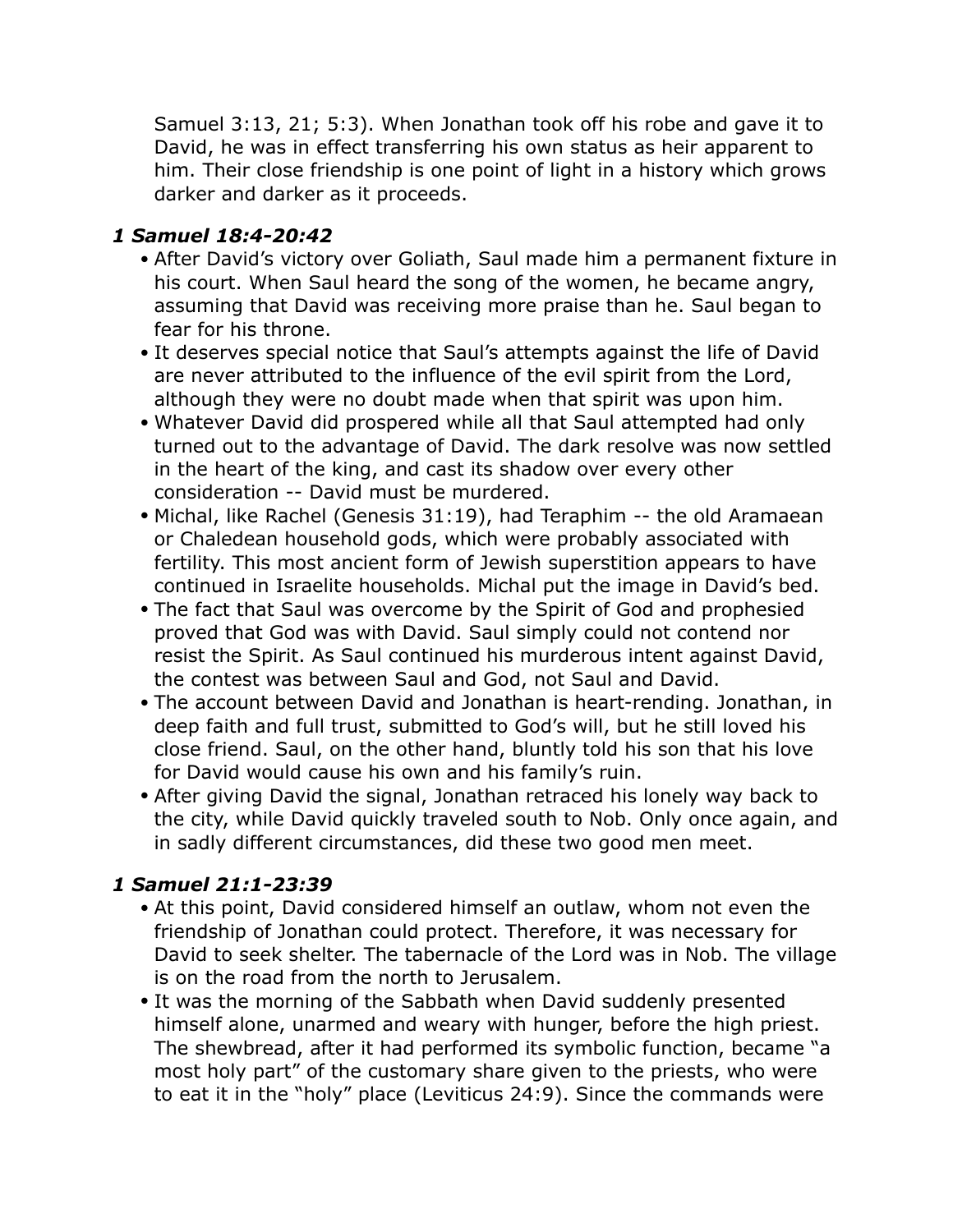for priests and their families only (cf. Exodus 29:32-33; Leviticus 22:10-16), how could Ahimelech in good conscience give the consecrated bread to David and his men, who were not priests? The answer provided by Jesus (Matthew 12:1-8; Mark 2:23-28; Luke 6:1-5) shows that a higher law, where it conflicts with a lower one, suspends or limits the lower one at the point of conflict. Therefore the higher laws of worship in the temple suspended the lower law of Sabbath observance, and the higher law of mercy suspended the lower law as to the shewbread when David took it and mercifully gave it to his men, and when God in mercy permitted this to be done.

- At first it may seem strange that on his flight from Nob, David sought shelter in Gath, the city of Goliath. On the other hand, not only may this have been the most readily accessible city to him, but David may have thought that in Gath the defection of the Israelite champion would be hailed as a tremendous victory, and that he would be welcomed in seeking its protection. However David was just as worried about Achish, so he feigned madness to get himself out of the situation (cf. Psalm 56 -- the danger; Psalm 34 -- the deliverance). Many psalms were composed during this time.
- David is now completely separated from Saul's court and is considered an outlaw and a rebel. Adullam was only a few hours from Bethlehem, and David's family, who no longer felt safe in their home, soon joined him in his new hideout. About 400 men joined David, giving him a small, formidable army.
- Saul's murder of the innocent priests at Nob shows to what extent people will go once they have rejected the Lord. Doeg was an Edomite, a descendant of Esau (Genesis 25:30), so his hatred for David and the priests is just another level in the battle between Esau and Jacob. David's presence at Nob brought death to these people, so his deception only resulted in tragedy. Sadly, Saul was unwilling to kill the Amalekites, yet he had no problem killing innocent priests.
- Once again Jonathan came to see his friend. It is hard to form an adequate concept of the courage, spiritual faith, and moral excellence of this act. Never did man more completely clear himself from collusion of guilt, than Jonathan from that of his father Saul; yet Jonathan did not say an inappropriate word about his father.
- David's own men told his hiding place to Saul, and offered to assist in his capture. So the ones who should have rallied around him were his betrayers. An invasion from the Philistines forced Saul to return home. God exercised control of all circumstances in David's life through His providence.